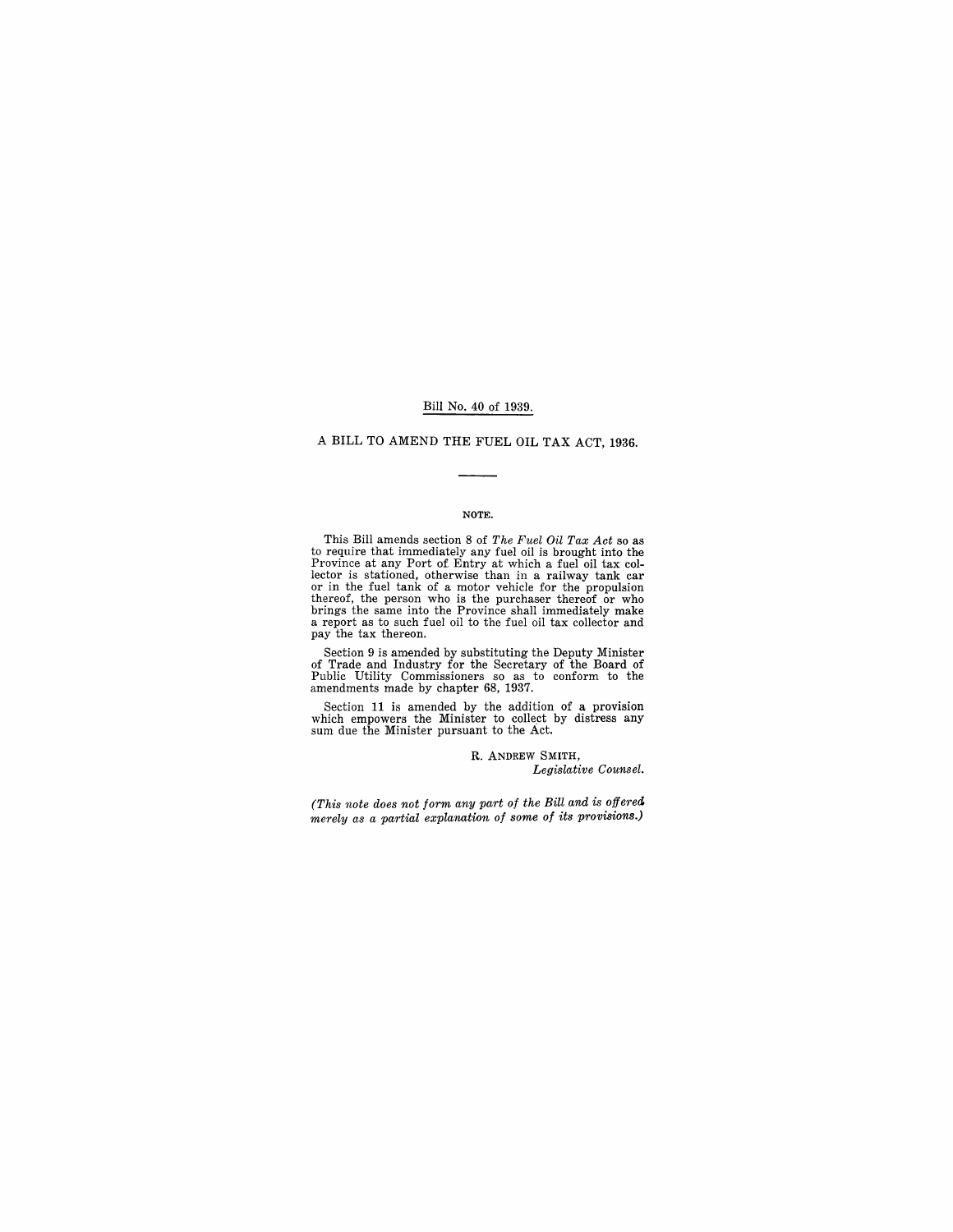## **BILL**

#### No. 40 of 1939.

## An Act to Amend The Fuel Oil Tax Act, 1936.

#### *(Assented to* , 1939.)

**HIS** MAJESTY, by and with the advice and consent of the Legislative Assembly of the Province of Alberta, enacts as follows:

**1.** This Act may be cited as *"The Fuel Oil Tax Act, 1936, Amendment Act, 1939."* 

2. *The Fuel Oil Tax Act, 1936*, being chapter 9 of the Statutes of Alberta, 1936, is hereby amended as to section 8 by striking out the same and by substituting therefor the following:

" $8-$ (1) In any case where fuel oil is brought into the Province at any Port of Entry at which a fuel oil tax collector is stationed, otherwise than in a railway tank car, or in the fuel tank of a motor vehicle for the propulsion thereof, every person who is the purchaser of such fuel oil or who so brings the same into the Province shall immediately after such fuel oil is brought into the Province report such bringing into the Province to the fuel oil tax collector and shall produce to him the invoice relating to the original purchase of such fuel oil, together with such other information relating to such fuel oil as may be prescribed by the Minister, and shall pay to the collector the tax payable in respect of such fuel oil pursuant to the pro Act.

"(2) Save and except only in the case provided for in subsection (1) every purchaser and every other person who,-

- (a) brings any fuel oil purchased outside the Province into the Province for sale, or distribution, or use, or consumption within the Province; or
- (b) receives any fuel oil within the Province from any person outside of the Province for sale, or distribu-tion, or use, or consumption within the Province; or
- (c) receives any fuel oil within the Province from any person within the Province who is not the holder of a valid and subsisting license under *The Fuel Oil Licensing Act,*

shall, immediately upon bringing into the Province any such fuel oil or within twenty-four hours after receiving within the Province any such fuel oil, as the case may be,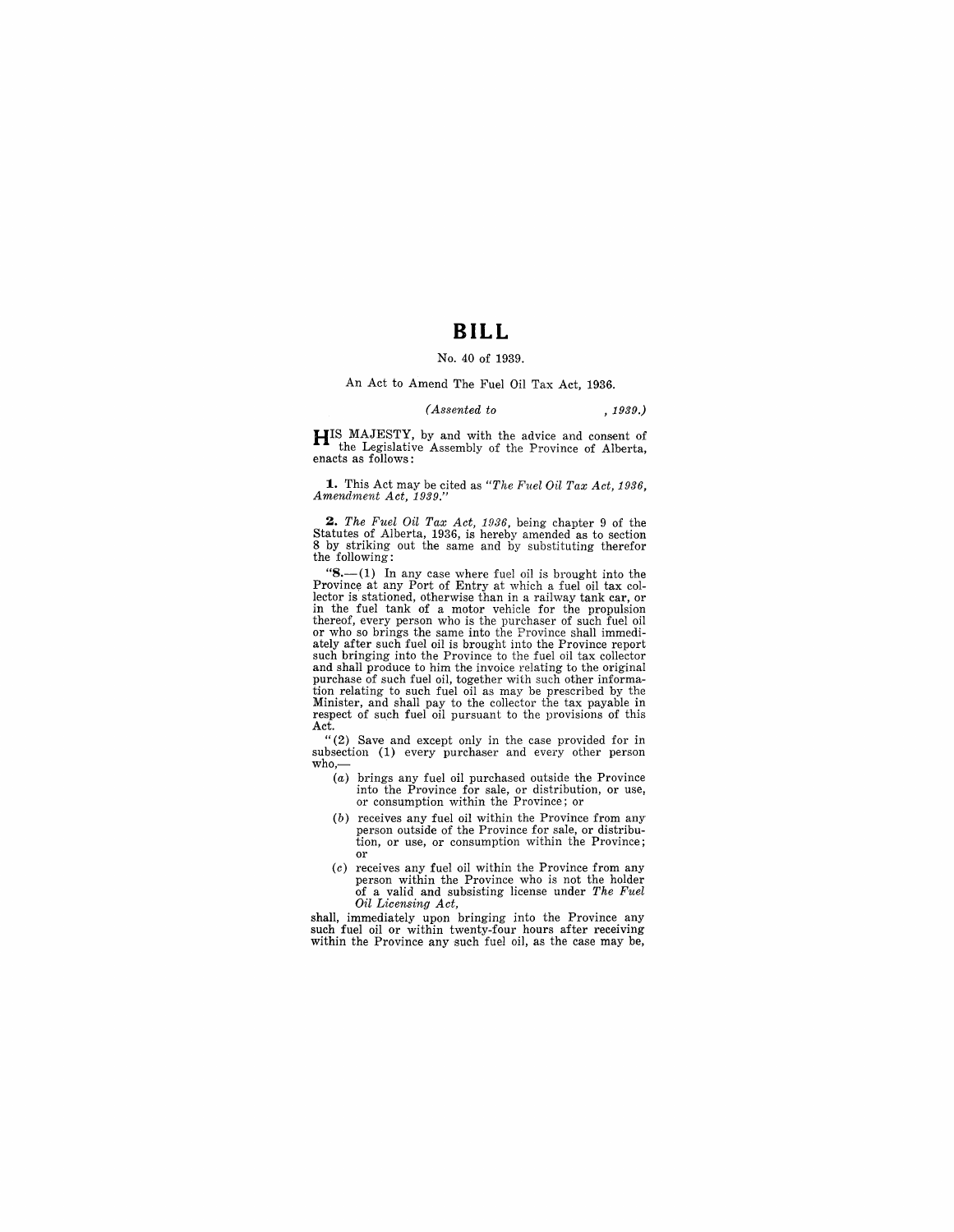send by mail to the Minister or otherwise as the regulations may direct, a statement in writing setting out the name<br>and address of the person from whom he received the same,<br>the amount and description of such fuel oil, the place where<br>the same is kept or stored and such other infor of such fuel oil pursuant to the provisions of this Act.

3. The said Act is further amended as to section 9 by striking out the words "secretary of the Board of Public Utility Commissioners" where the same occur therein, and by substituting therefor the words "Deputy Minister of

**4.** The said Act is further amended as to section 11 by adding at the end thereof the following new subsection:

"(3) **In** case any person fails to pay over any sum due to the Minister pursuant to the provisions of this Act, such sum may be levied with costs by distress upon the goods and chattels, wherever found, of that person, under a warrant signed by the Minister, directed to the sheriff of the judicial district in which that person may have any goods or chattels; and in such case the sheriff shall thereof as may be necessary to satisfy the warrant and costs.'

**5.** This Act shall come into force on the day upon which it is assented to.

2